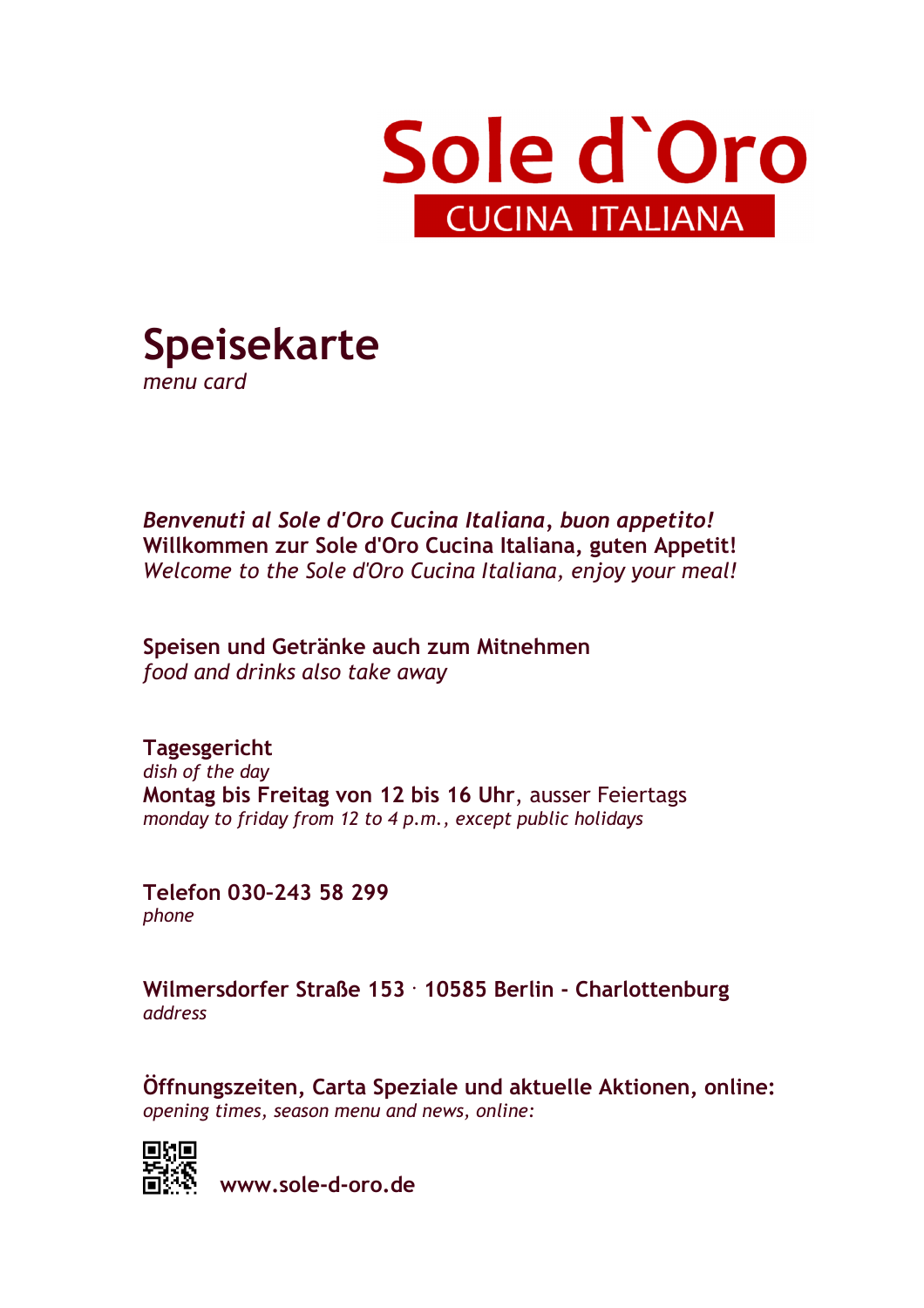### **Prima colazione Frühstück -** *breakfast*

| Rührei Natur <sup>F, I, K</sup><br>aus drei Eiern mit Bouquetsalat, Butter und Schnittlauch<br>from three eggs with bouquet salad, butter and chives                                                               | 6,90 |
|--------------------------------------------------------------------------------------------------------------------------------------------------------------------------------------------------------------------|------|
| Omlette Salami piccante <sup>F, I, K</sup><br>aus drei Eiern mit scharfer Salami, Bouquetsalat, Butter und<br>verschiedenen Kräutern<br>from three eggs with spicy salami, salad bouquet, butter and various herbs | 7,80 |
| Omlette verdura <sup>F, I, K</sup><br>aus drei Eiern mit buntem Gemüse, Bouquetsalat, Butter<br>und verschiedenen Kräutern<br>from three eggs with mixed vegetables, salad bouquet, butter and various herbs       | 7,90 |
| Rührei Bacon <sup>F, I, K</sup><br>aus drei Eiern mit knusprigen Speck, Bouquetsalat, Butter u. Schnittlauch<br>from three eggs with crispy bacon, lettuce bouquet, butter and. chives                             | 8,90 |
| Formaggio colazione <sup>F</sup><br>Käsefrühstück<br>cheese breakfast                                                                                                                                              | 7,00 |
| Früchtebecher<br>mit frischem Obst und Honig<br>with fresh fruit and honey                                                                                                                                         | 5,60 |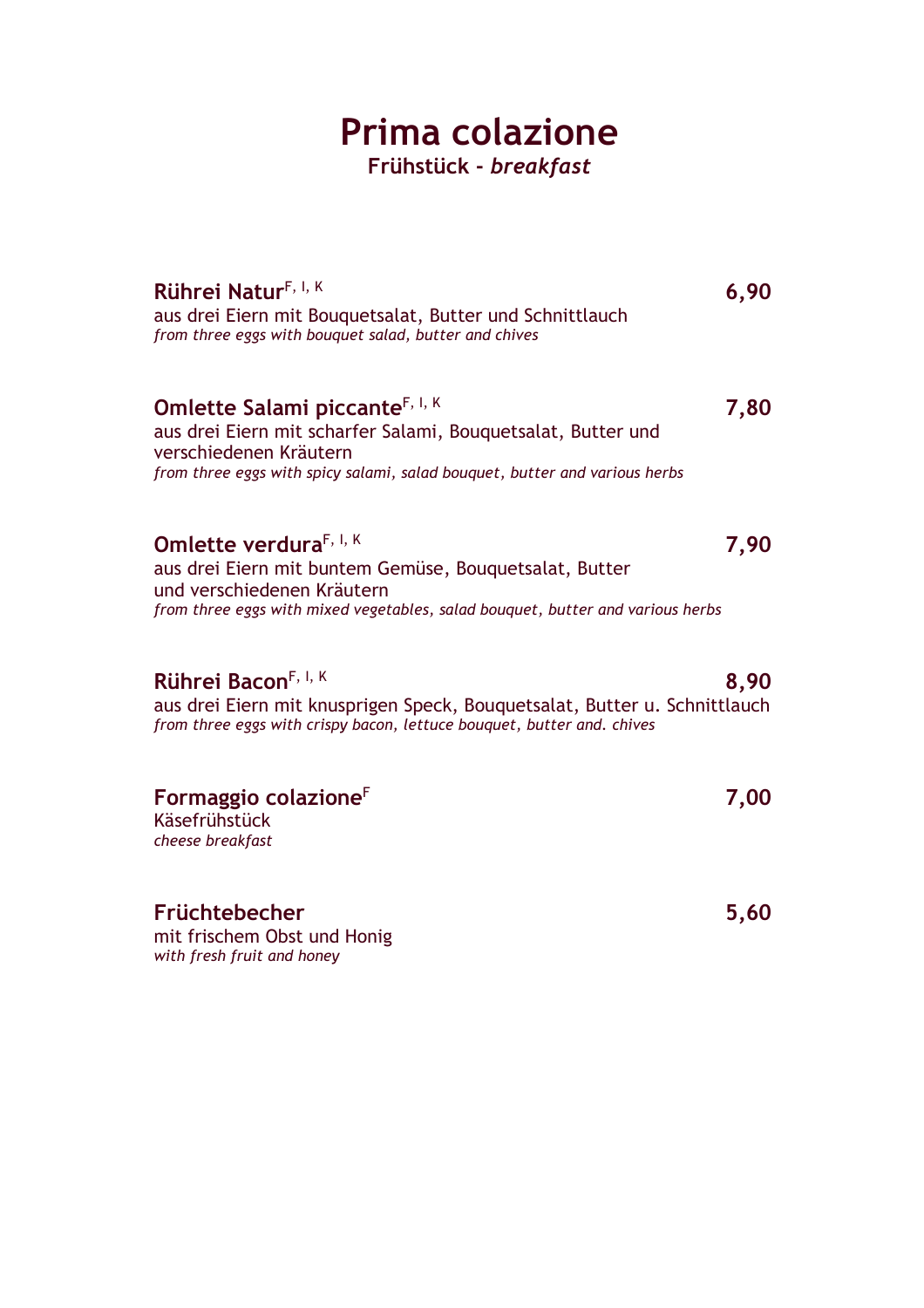### **Antipasti Vorspeisen** - *appetizer*

| Bruschetta (4 Stück) <sup>A</sup><br>geröstete Weißbrotscheiben mit Tomatenwürfeln,<br>Zwiebeln und Basilikum<br>four roasted white bread with tomatoes, onions and basil                   | 5,90  |
|---------------------------------------------------------------------------------------------------------------------------------------------------------------------------------------------|-------|
| Focaccia Sole d'Oro <sup>A</sup><br>Pizzabrot mit Rosmarin, Tomaten und Zwiebeln<br>pizza bread with rosemary, tomatoes and onions                                                          | 6,90  |
| Padella Italiano <sup>F</sup><br>gemischte italienische Gemüsepfanne mit Käse überbacken<br>baked mixed vegetables italian dish with cheese                                                 | 9,80  |
| Mozzarella di Bufala Caprese <sup>F</sup><br>ital. Büffelmozzarella mit frischen Kirschtomaten<br>und frischem Basilikum<br>italian buffalo mozzarella with fresh cherry tomatoes and basil | 9,90  |
| Antipasti Misto all Italiana <sup>B, F</sup><br>gemischte italienische Vorspeisenplatte<br>mixed italian appetizer plate                                                                    | 12,50 |
| Vitello Tonnato <sup>B, F</sup><br>Kalbsfleisch mit Kapern in Thunfischcrème<br>calfs meat with capers in a tuna fish sauce                                                                 | 12,90 |
| Carpaccio di Manzo <sup>F</sup><br>hauchdünne Scheiben vom rohen Rinderfilet<br>mit Rucolasalat, bestreut mit gehobeltem Parmesankäse                                                       | 13,90 |

*thin slices of raw beef fillet with rocket salad and planes Parmesan*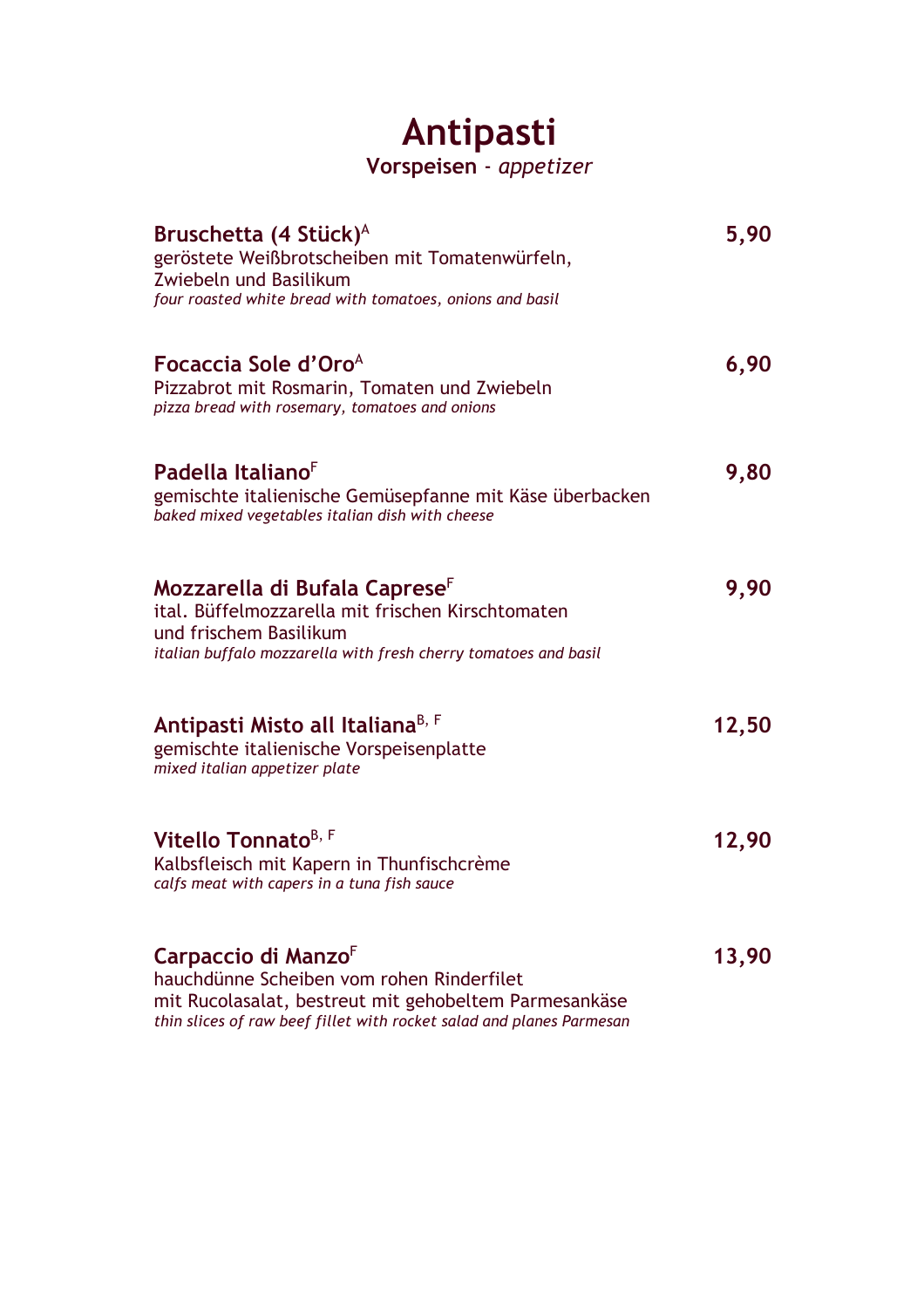# **Insalate**

#### **Salate** - *salads*

wir servieren mit hausgemachter Apfel-Vinaigrette $^{\rm 1},$ auf Wunsch mit Olivenöl und Balsamico-Essig

| Insalata di Pomodori<br>Tomatensalat mit Zwiebeln<br>tomatoes salad with onion                                                                                                  | 5,90  |
|---------------------------------------------------------------------------------------------------------------------------------------------------------------------------------|-------|
| Insalata Mista <sup>K</sup><br><b>Gemischter Salat</b><br>mixed salad                                                                                                           | 6,90  |
| Insalata con Tonno <sup>B, K</sup><br>Thunfischsalat<br>tuna salad                                                                                                              | 9,80  |
| Insalata di Rucola e Pecorino Romano <sup>F, K</sup><br>Rucolasalat mit Pecorinokäse und Kirschtomaten<br>rocket salad with Pecorino cheese and cherry tomatoes                 | 10,80 |
| Insalata con Pollo <sup>K</sup><br>gemischter Salat mit gebratenen Hähnchenbruststreifen<br>und frischen Tomaten<br>mixed salad with fried breast of chicken and fresh tomatoes | 11,90 |
| Insalata con Salmone <sup>B, K</sup><br>gemischter Salat mit gebratenen Lachs, und Tomaten<br>mixed salad with fried salmon and tomatoes                                        | 13,80 |

# **Zuppe**

**Suppen** - *soups*

| Crema di Pomodoro <sup>F</sup>                                                                      | 5,50 |
|-----------------------------------------------------------------------------------------------------|------|
| Tomatencrèmesuppe mit Basilikum<br>tomato soup with basil                                           |      |
|                                                                                                     |      |
|                                                                                                     |      |
|                                                                                                     |      |
| Zuppa di Patate, Porri e Salmone <sup>B, F</sup><br>Kartoffelcremesuppe mit Lauch und Lachsstreifen | 6,90 |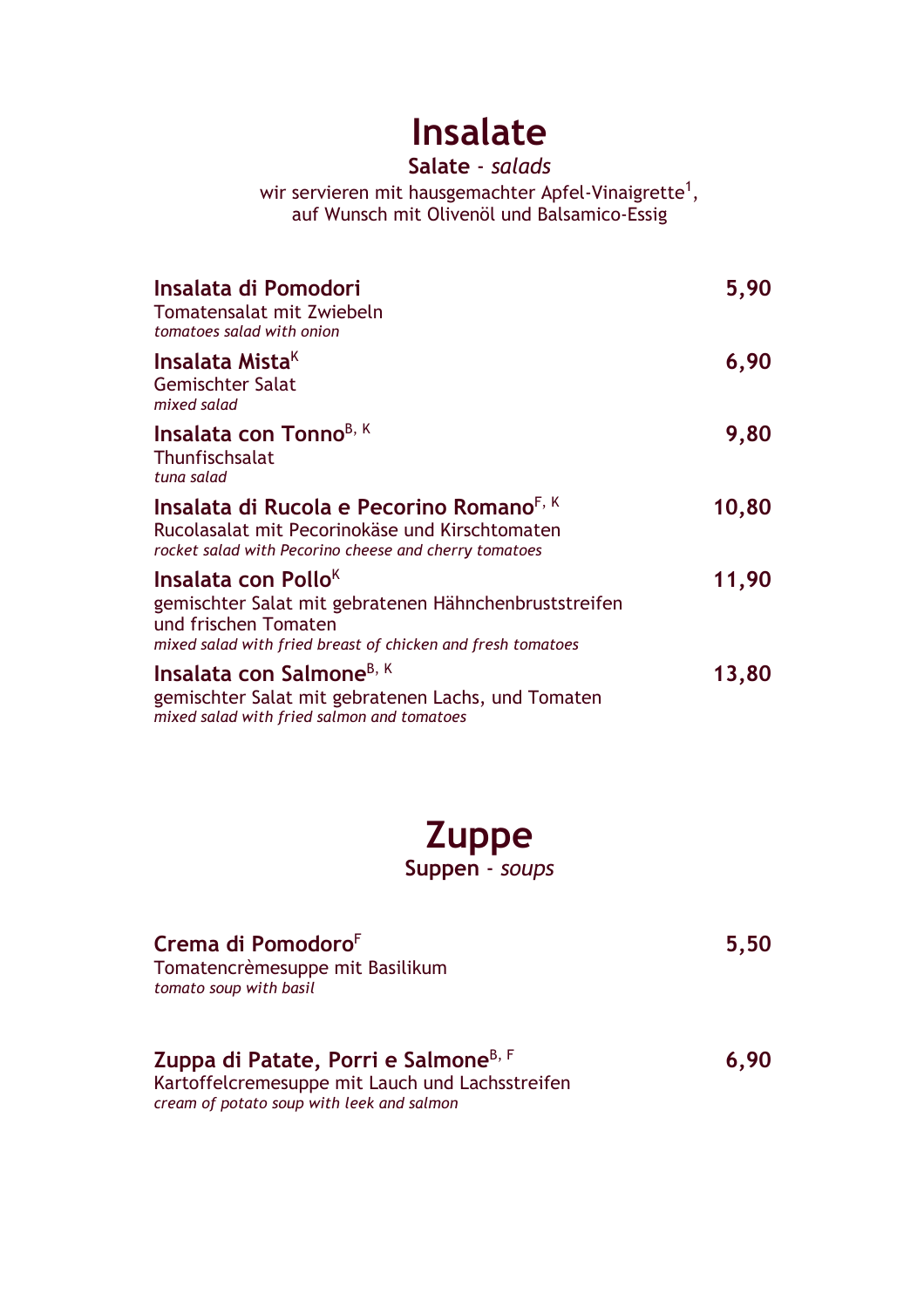# **Specialità di Pasta**

**Nudelspezialitäten** – *noodle specialties*

| Spaghetti al Pomodoro <sup>A</sup><br>Spaghetti mit Sauce aus frischen Tomaten<br>spaghetti with sauce of fresh tomatoes                                                     | 7,90  |
|------------------------------------------------------------------------------------------------------------------------------------------------------------------------------|-------|
| Spaghetti Aglio Olio Peperoncino <sup>A</sup><br>mit Knoblauch, Olivenöl und Peperoncini, scharf<br>spaghetti with garlic, olive oil, hot peppers                            | 8,90  |
| Sedanini all'Arrabiata <sup>A</sup><br>Nudeln mit Knoblauch und Peperoncini in pikanter Tomatensauce<br>noodles with garlic and chilies in a cesty tomato sauce              | 9,80  |
| Fettuccine con Verdure <sup>F</sup><br>Nudeln mit frischem italienischen Gemüse und Rucola<br>flat noodles with fresh italian vegetables and rocket                          | 10,80 |
| Sedanini con Gorgonzola <sup>A, F</sup><br>Nudeln mit Gorgonzola-Sauce und Spinat<br>noodles with gorgonzola sauce and spinach                                               | 10,90 |
| Fettuccine con Pollo <sup>A, F</sup><br>Nudeln mit Hähnchenbruststreifen in buttriger Zitronensauce<br>flat noodles with chicken breast strips in buttery lemon sauce        | 12,50 |
| Sedanini con Manzo <sup>A, F</sup><br>Nudeln mit Rinderstreifen, Champignons und Rucola in Sahnesauce<br>noodles with beef strips, mushrooms and arugula in a cream sauce    | 12,90 |
| Fettuccine con Salmone <sup>A, B, F</sup><br>Nudeln mit frischem Lachs, Fenchel u. Bergtomaten<br>flat noodles with fresh salmon, fennel u. mountain tomatoes                | 13,50 |
| Spaghetti con Scampi <sup>A, C</sup><br>Spaghetti mit Garnelen, Kirschtomaten, Knoblauch und Tomatensauce<br>spaghetti with prawns, cherry tomatoes, garlic and tomato sauce | 13,90 |
| D.                                                                                                                                                                           |       |

### **per Bambini**

nur für Kinder – for children only

| Spagetti Napoli <sup>A</sup>                                                                                                               | 4,50 |
|--------------------------------------------------------------------------------------------------------------------------------------------|------|
| Nudeln mit Tomatensauce<br>spaghetti with a tomatoes sauce                                                                                 |      |
| Pizza Tom & Jerry <sup>A, F, 1, 3</sup><br>Pizza mit Tomatensauce, Mozzarella und Salami<br>pizza with tomato sauce, mozzarella and salami | 5,00 |
| <b>Pollo Bambini</b><br>gegrillte Hähnchenbrust mit Kartoffeln<br>grilled chicken breast with potatoes                                     | 6,50 |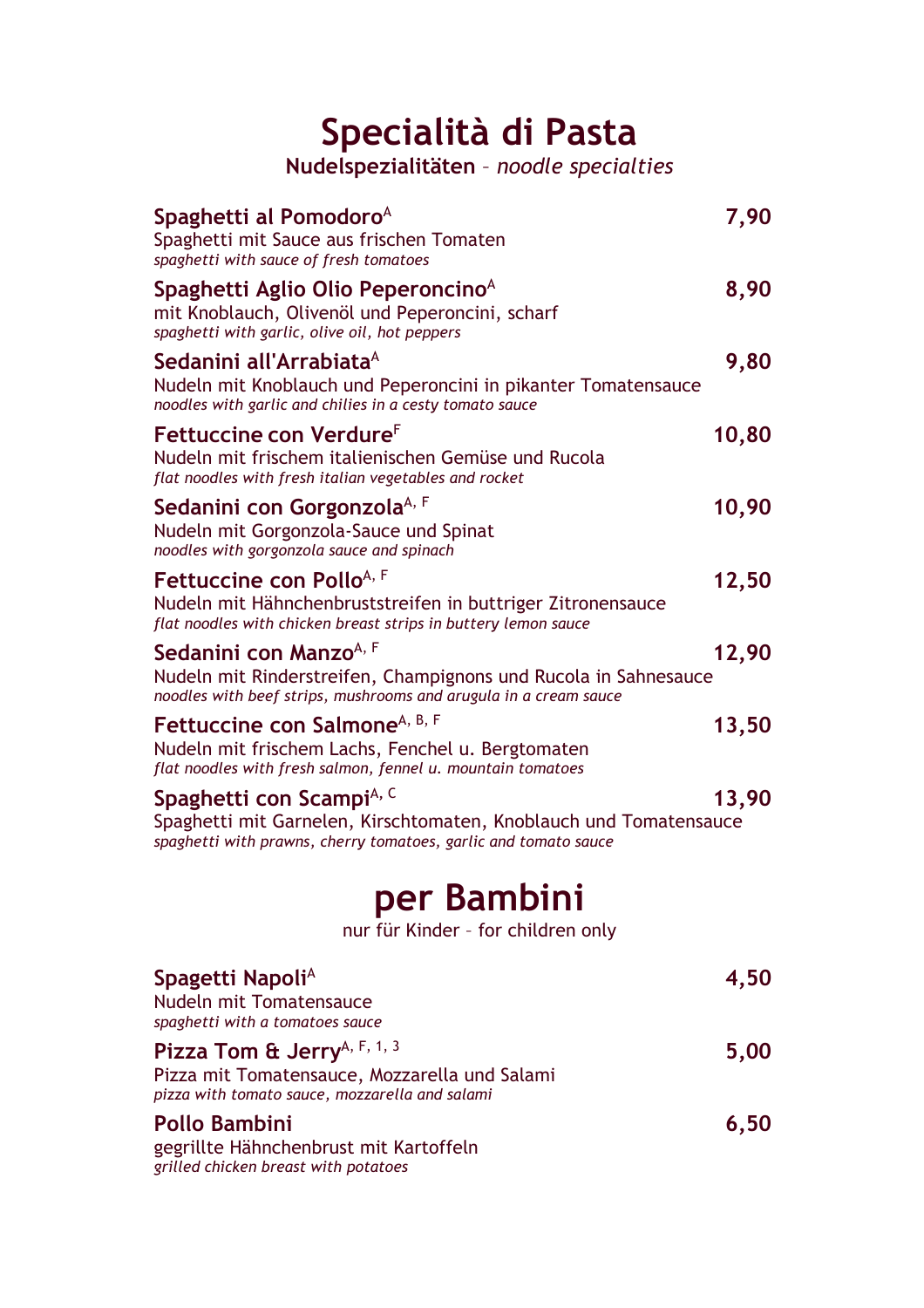### **Pizze**

#### **Pizza aus dem Steinofen** - *Pizza from the stone oven*

alle Pizzen werden mit passierten Tomaten und Mozzarella belegt *each pizza is topped with tomato sauce and mozzarella*

| Pizza Margherita <sup>A, F</sup><br>mit Basilikum<br>with Basil                                                                   | 7,90  |
|-----------------------------------------------------------------------------------------------------------------------------------|-------|
| Pizza Salami <sup>A, F, 1, 3</sup><br>mit Salami<br>with salami                                                                   | 9,50  |
| Pizza con Verdure <sup>A, F</sup><br>mit frischem italienischen Gemüse<br>fresh italian vegetables                                | 9,80  |
| Pizza Sole d'Oro <sup>A, F</sup><br>mit Spinat und Gorgonzola<br>with spinach and gorgonzola                                      | 10,50 |
| Pizza con Tonno <sup>A, B, F</sup><br>mit Thunfisch und Zwiebeln<br>with tuna and onions                                          | 10,80 |
| Pizza Mista <sup>A, F, 1, 3, 15</sup><br>mit Champingions, Salami und Vorderschinken<br>with and mushrooms, salami and cooked ham | 10,90 |
| Pizza Diavola <sup>A, F, 1, 3</sup><br>mit scharfer Salami, Rucola und Parmesan<br>with spicy salami, rocket and parmesan         | 11,50 |
| Pizza Parma <sup>A, F</sup><br>mit Parmaschinken, Rucola und Parmesan<br>with parma ham, rocket and parmesan                      | 12,60 |
| Pizza Scampi <sup>A, C, F</sup><br>mit Garnelen, Rucola und Kirschtomaten<br>with scampis, rocket and cherry tomatoes             | 12,90 |

gern können Sie Ihre Pizza gegen Aufpreis ergänzen *supplements for surcharge*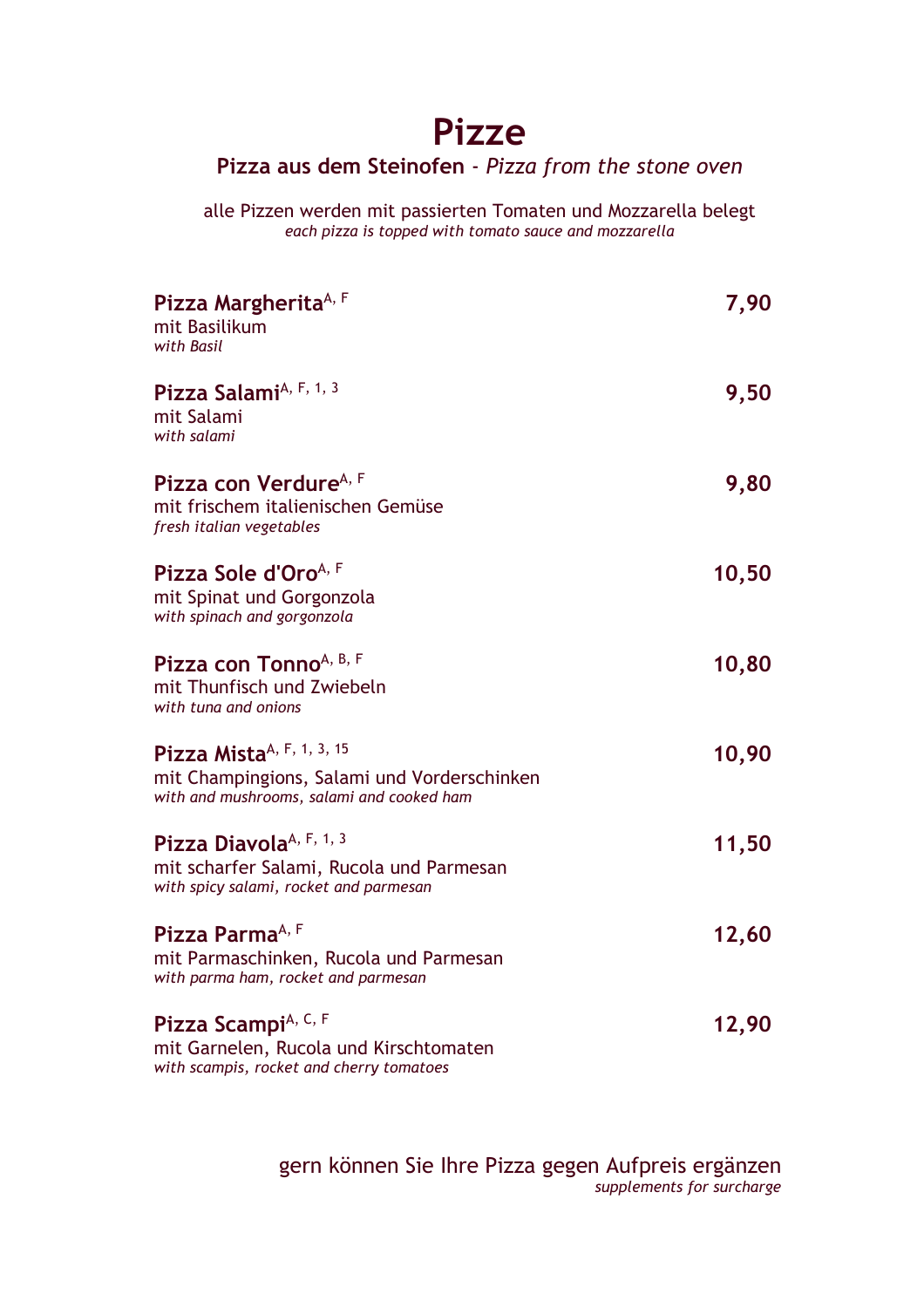### **Pesce Fischspezialitäten** – *fish specialties*

serviert mit Rosmarinkartoffeln und Tagesgemüse *all fish dishes come with rosemary potatoes and vegetables*

| Pesce fresco del Giorno <sup>B</sup><br>frischer Fisch des Tages<br>fresh fish of the day                                                                 | <b>Tagespreis</b> |
|-----------------------------------------------------------------------------------------------------------------------------------------------------------|-------------------|
| Filetto di Lucioperca alla Parmigiana <sup>B, F</sup><br>Zanderfilet mit Parmesan und zerlassener Butter<br>zander fillet with parmesan and melted butter | 17,90             |
| Salmone alla Griglia <sup>B</sup><br>Lachsfilet vom Grill mit Zitrone und Olivenöl<br>grilled salmon fillet with lemon and olive oil                      | 19,50             |
| Salmone al Pommery <sup>B, F, K</sup><br>Lachsfilet in Pommery-Senfsauce<br>salmon fillet in Pommery mustard sauce                                        | 20,90             |

## **Carne**

#### **Fleischspezialitäten** - *meat specialties*

serviert mit Rosmarinkartoffeln und Tagesgemüse *all meat dishes come with rosemary potatoes and vegetables*

| Pollo di Parma <sup>F</sup><br>Hähnchenbrustfilet mit Butter-Salbeisauce<br>chicken breast fillet with butter-sage sauce                                                                                                        | 15,90 |
|---------------------------------------------------------------------------------------------------------------------------------------------------------------------------------------------------------------------------------|-------|
| Pollo alla Senape <sup>F, K</sup><br>Hähnchenbrustfilet in Pommery-Senfsauce<br>chicken breast in Pommery mustard sauce                                                                                                         | 16,90 |
| Maiale ai Funghi <sup>F</sup><br>Schweinefiletmedaillons mit Champignons<br>pork medallions with mushrooms                                                                                                                      | 17,50 |
| <b>Maiale al Pomodoro</b><br>Schweinefiletmedaillons mit würziger Tomatensauce,<br>Oliven, Kapern, Tomatensauce und frischem Basilikum<br>pork medallions with spicy tomato sauce, olives, capers, tomato sauce and fresh basil | 17,90 |
| Tagliata di Manzo <sup>B, F</sup><br>Argentinisches Rumpsteak in Scheiben, mit Knoblauch und Kirschtomaten<br>argentinean rump steak sliced, with garlic and cherry tomatoes                                                    | 22,90 |
| Bistecca al Pepe Verde <sup>B, F</sup><br>Argentinisches Rumpsteak mit grünem Pfeffer in Cognac-Sahnesauce<br>argentinean rump steak with green pepper in Cognac cream sauce                                                    | 23,90 |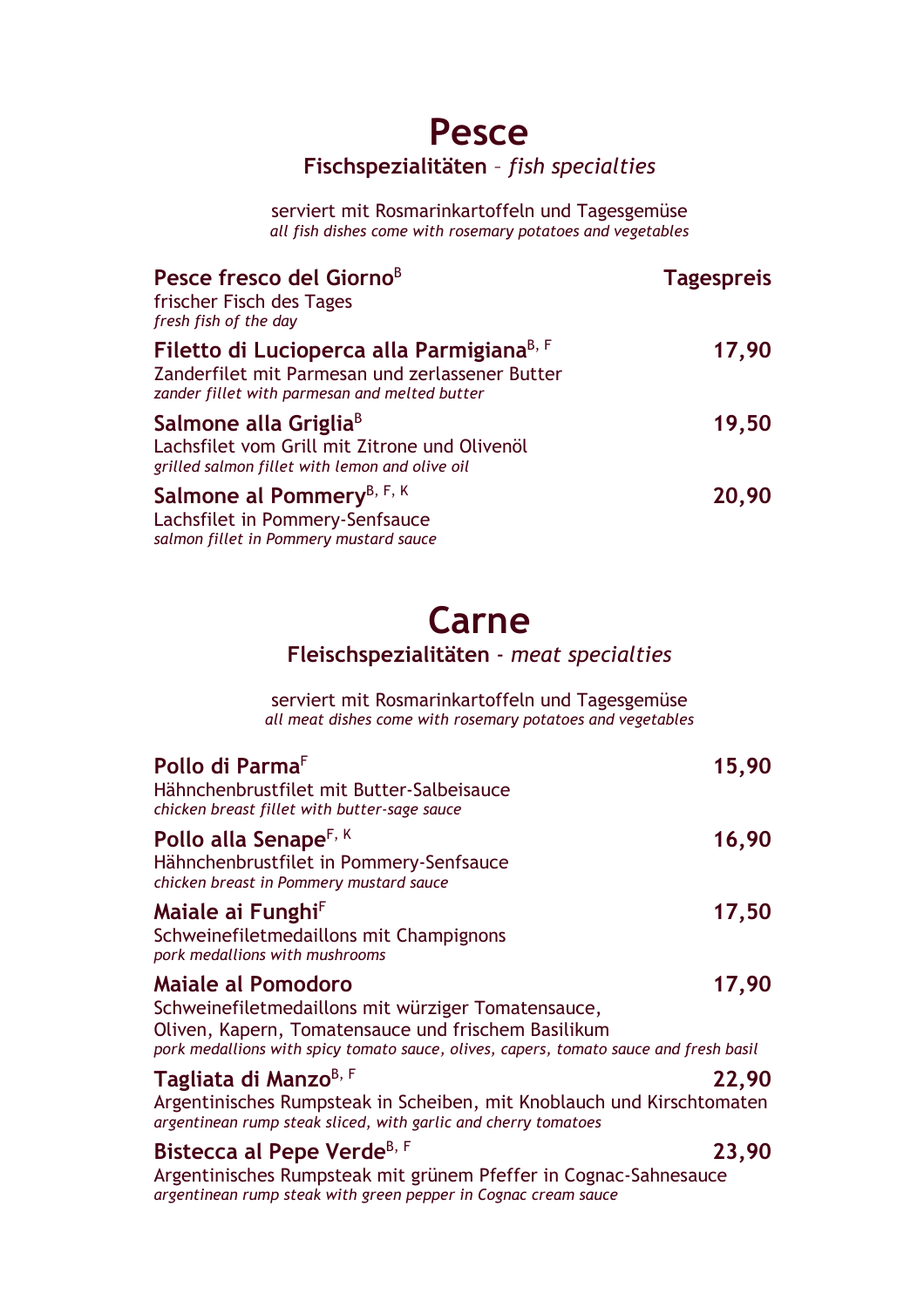### **Dolci Dessert** - *desserts*

| Tiramisù $A$ , F, 11                                                                                | 6,50 |
|-----------------------------------------------------------------------------------------------------|------|
| aus Löffelbiskuits und einer Creme aus Mascarpone, hausgemacht<br>italian cake temptation, homemade |      |
| Panna Cotta <sup>F</sup>                                                                            | 5,90 |
| auf Mangospiegel, hausgemacht                                                                       |      |
| italian pudding with fruit sauce, homemade                                                          |      |
| Formaggi Italiani <sup>F</sup>                                                                      | 9,80 |
| italienische Käseplatte                                                                             |      |
| italian cheese board                                                                                |      |

# **Specialità di Caffè**

**Kaffeespezialitäten** – *coffee specialties*

| Espresso <sup>11</sup>                                                      | Tasse 2,20 |           |
|-----------------------------------------------------------------------------|------------|-----------|
| <b>Espresso Macchiato<sup>F, 11</sup></b>                                   | Tasse 2,50 |           |
| Espresso Doppio <sup>11</sup> doppelter Espresso double espresso Tasse 3,80 |            |           |
| Caffè Creme <sup>11</sup> coffee                                            | Tasse 2,50 |           |
| Cappuccino <sup>F, 11</sup>                                                 | Tasse 3,00 |           |
| Caffè Latte <sup>F, 11</sup> coffee                                         | Tasse 3,50 |           |
| <b>Espresso Corretto<sup>11</sup> mit Grappa</b> with Grappa                | Tasse 4,50 |           |
| Latte Macchiato <sup>F, 11</sup>                                            |            | Glas 3,50 |
| Heisse Schokolade <sup>F</sup> mit Milch hot chocolate with milk            |            | Glas 3,50 |
| Tee, verschiedene Sorten tea, several sorts                                 |            | Glas 2,50 |

## **Bevande fredde**

**Alkoholfreie Getränke** - *softdrinks*

| <b>Gerolsteiner</b>                                                 |  | Fl. 0,25l 2,30 Fl. 0,75l 5,50     |  |
|---------------------------------------------------------------------|--|-----------------------------------|--|
| Mineralwasser mit Kohlensäure mineral sparkling water               |  |                                   |  |
| San Pellegrino                                                      |  | FL. 0,25L $2,50$ FL. 0,75L $6,00$ |  |
| ital. Mineralwasser mit Kohlensäure italian mineral sparkling water |  |                                   |  |
| Acqua Panna                                                         |  | Fl. 0,25l $2,50$ Fl. 0,75l $6,00$ |  |
| stilles ital. Mineralwasser italian still mineral                   |  |                                   |  |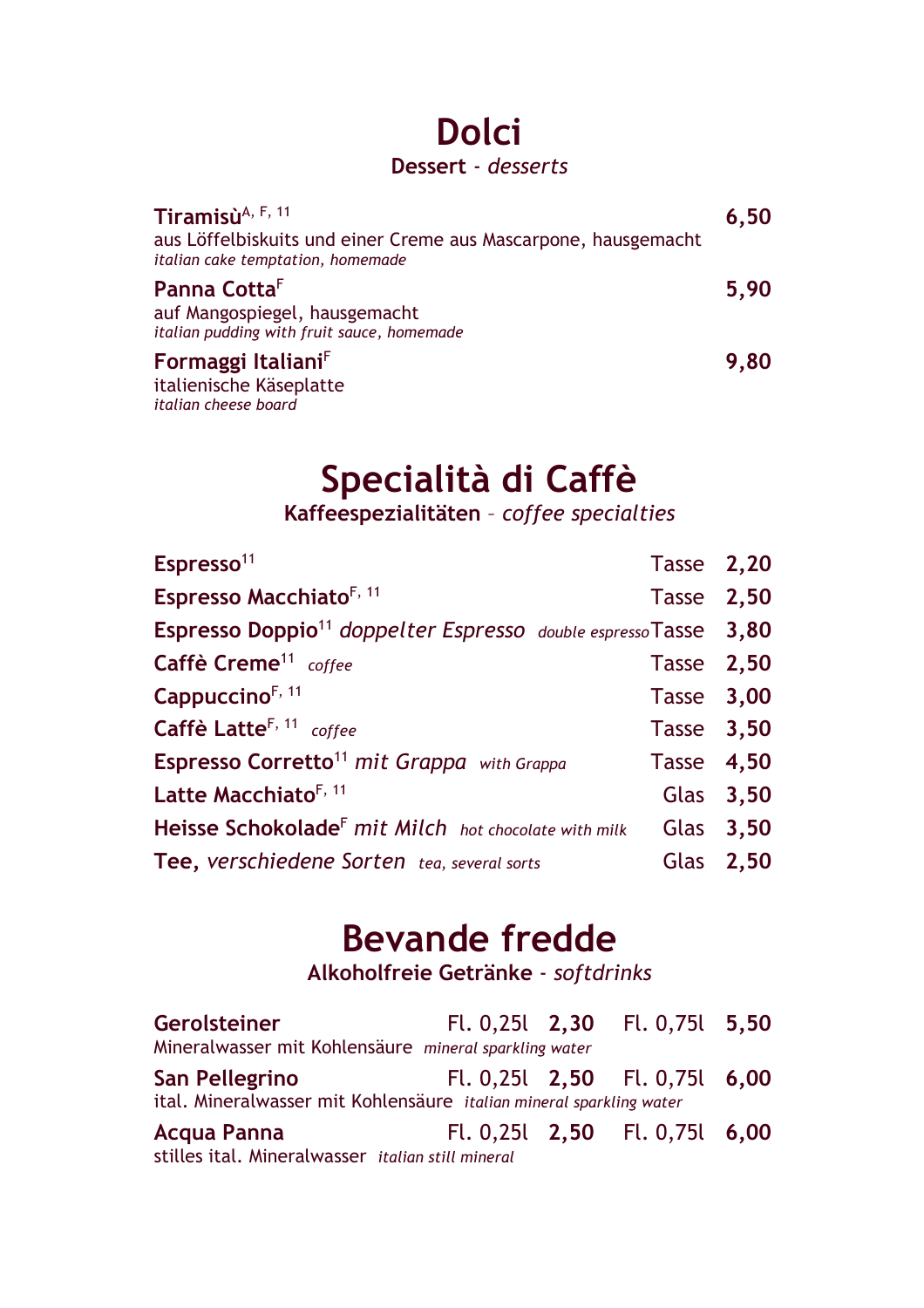# **Bevande fredde**

**Alkoholfreie Getränke** - *softdrinks*

| Coca-Cola <sup>2,11,16</sup>              | 0,21 | 2,50 | 0,4           | 3,90 |
|-------------------------------------------|------|------|---------------|------|
| Coca-Cola light <sup>2,5,6,7,11,16</sup>  | 0,2l | 2,50 | 0,4l          | 3,90 |
| Sprite <sup>16</sup>                      | 0,2l | 2,50 | 0,4l          | 3,90 |
| Fanta Orange <sup>2,3,15,16</sup>         | 0,2l | 2,50 | $0,4$ l       | 3,90 |
| Spezi <sup>2,3,11,15,16</sup>             | 0,2l | 2,50 | 0,4           | 3,90 |
| Fassbrause <sup>2</sup>                   | 0,2l | 2,50 | $0,4$ l       | 3,90 |
| Schweppes Bitter Lemon <sup>3,10,16</sup> |      |      | 0,2l          | 2,80 |
| Schweppes Tonic Water <sup>10,16</sup>    |      |      | 0,2l          | 2,80 |
| Schweppes Ginger Ale <sup>2,4,16</sup>    |      |      | 0,21          | 2,80 |
| Apfelschorle apple spritzer               | 0,2l | 2,50 | 0,4           | 3,90 |
| Apfelsaft apple juice                     | 0,2l | 2,60 | 0,4           | 4,00 |
| <b>Orangensaft</b> orange juice           | 0,2l | 2,60 | 0,4           | 4,00 |
| Kirschnektar cherry juice                 | 0,2l | 2,60 | 0,4l          | 4,00 |
| Bananennektar banana juice                | 0,2l | 2,60 | 0,4           | 4,00 |
| Malztrunk <sup>A, 2</sup> malt drink      |      |      | Flasche 0,33l | 2,80 |

### **Birre**

**Bier** - *beer*

| Bitburger Pilsner <sup>A</sup>                                                                                            | $0,31$ 3,20 |                        | $0,5$ , 4,50   |
|---------------------------------------------------------------------------------------------------------------------------|-------------|------------------------|----------------|
| Alsterwasser<br>Mischgetränk: Bier <sup>A</sup> mit wahlweise Fanta Orange <sup>2,3,15,16</sup> oder Sprite <sup>16</sup> | $0,31$ 3,20 |                        | $0,5$ l $4,50$ |
| Bitburger 0,0% alkoholfreies Pils <sup>A</sup><br>alkoholfrei non-alcoholic beer                                          |             | Flasche 0,331 3,20     |                |
| Köstritzer Schwarzbier <sup>A</sup><br>dunkles Bier dark beer                                                             |             | Flasche 0,331 3,80     |                |
| Benediktiner Weizen alkoholfrei <sup>A</sup><br>Weissbier: Hefe non-alcoholic beer                                        |             | Flasche 0,51 3,80      |                |
| Benediktiner Weizen <sup>A</sup><br>Weissbier: Kristall, Hefe, Hefe Dunkel <sup>2</sup>                                   |             | Flasche $0,5$ l $4,50$ |                |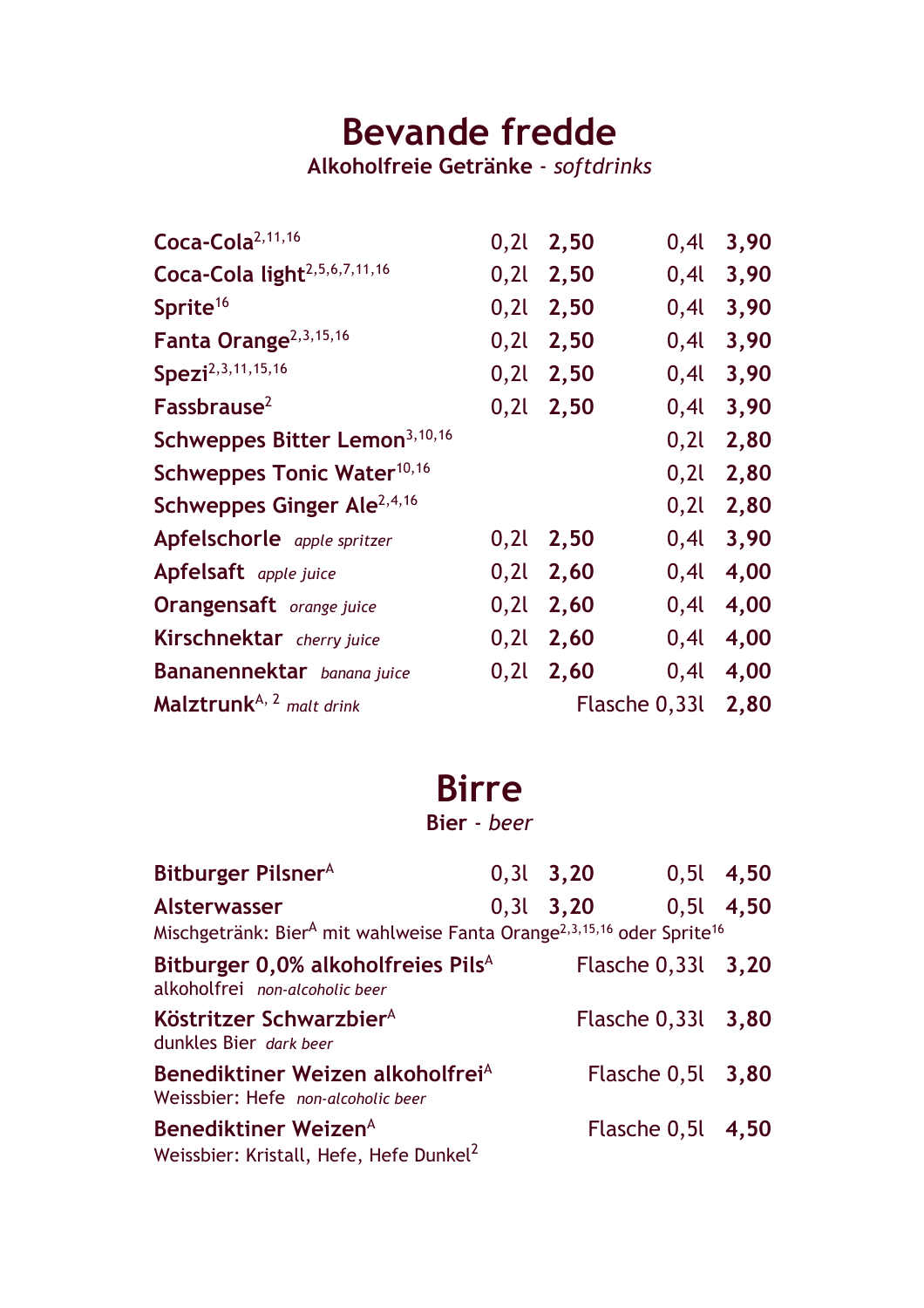# **Aperitivo**

#### **Aperitif -** *Aperitifs*

| Prosecco <sup>D</sup>                                                           |     | $0,11$ 4,50 |
|---------------------------------------------------------------------------------|-----|-------------|
| italienischer Schaumwein, trocken sparkling wine, dry                           |     |             |
| Prosecco Aperol <sup>2, D</sup>                                                 |     | $0,11$ 5,50 |
| Aperol Spritz <sup>2, D</sup><br>Aperol mit Prosecco und Mineralwasser          |     | $0,21$ 6,50 |
| Hugo <sup>2,D</sup><br>Holunderblütensirup mit Prosecco, frische Minze und Soda |     | $0,21$ 6,50 |
| Crodino Spritz <sup>2,10,16</sup> Biondo<br>alkoholfrei alcohol free            |     | $0,21$ 4,50 |
| Sanbittèr Spritz <sup>2,16</sup><br>alkoholfrei alcohol free                    |     | $0,21$ 4,50 |
| <b>Fernet Branca/ Branca Menta</b>                                              |     | 2cl 3,00    |
| <b>Amaro Averna</b>                                                             |     | 2cl 3,50    |
| Ramazzotti                                                                      |     | 2cl 3,50    |
| <b>Martini</b> Bianco/ Rosso/ Extra Dry                                         |     | 5cl 5,00    |
| <b>Sherry</b> Dry/ Medium/ Cream                                                |     | 5cl 5,00    |
| <b>Campari</b> <sup>2</sup> Soda/ Orange                                        | 4cl | 6,50        |
| Liquori                                                                         |     |             |
| Likör - liqueurs                                                                |     |             |
| Amaretto <sup>2</sup>                                                           |     | 2cl 3,00    |
| <b>Sambuca</b>                                                                  |     | 2cl 3,00    |
| Limoncello $2$                                                                  |     | 2cl 3,00    |
| Baileys Irish Cream <sup>2, 11, F</sup>                                         |     | 2cl 3,50    |
| <b>Grappe</b>                                                                   |     |             |
| Grappa - grappa                                                                 |     |             |
| Grappa della casa                                                               | 2cl | 3,50        |
| Grappa Prosecco <sup>D</sup>                                                    | 2cl | 4,00        |
| Grappa Nardini                                                                  | 2cl | 5,00        |
| <b>Grappa Vuisinar</b>                                                          | 2cl | 5,50        |
| <b>Grappa Moscato</b>                                                           | 2cl | 6,00        |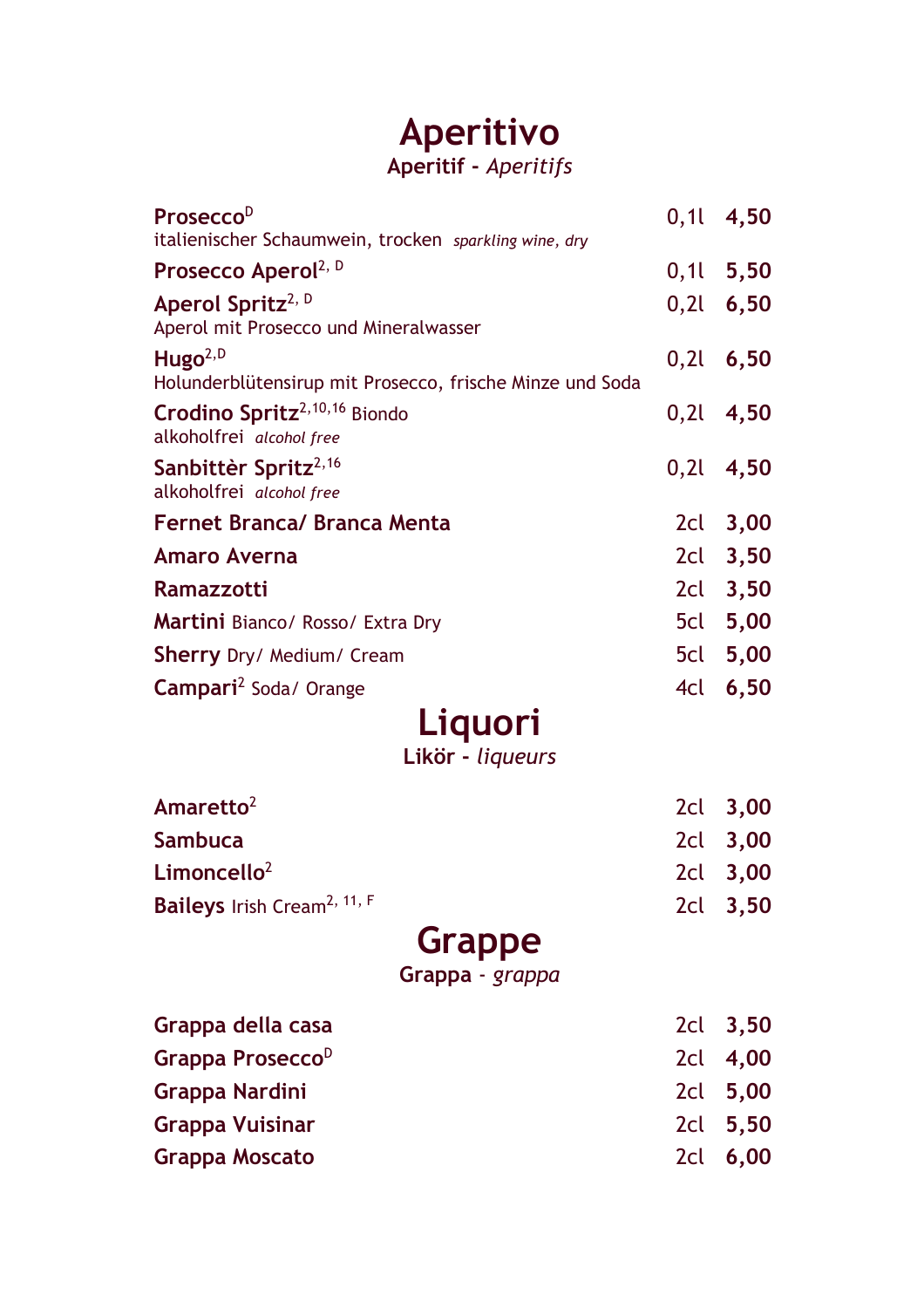# **Distillati**

**Spirituosen** - *spirits*

| <b>Absolut Vodka</b>                      | 2cl 3,50 |
|-------------------------------------------|----------|
| Vecchia Romagna <sup>2</sup>              | 2cl 3,50 |
| Rémy Martin V.S.O.P. <sup>2</sup>         | 2cl 4,50 |
| Johnnie Walker® Black Label® <sup>2</sup> | 2cl 4,50 |
| <b>Jim Beam</b>                           | 2cl 4,50 |
| Jack Daniel's Old No. 7                   | 2cl 4,50 |

## **Vini aperti**

**offene, italienische Weine** - *wine in carafe*

|                                                                                                          | 0,21 | 0, 5l |
|----------------------------------------------------------------------------------------------------------|------|-------|
| <b>Frizzantino Dolce Emilia IGTD</b><br>weiß, Perlwein, lieblich white wine, mellow                      | 4,90 | 11,50 |
| <b>Pinot Grigio Dolomiti IGTD</b><br>weiß, white wine, dry                                               | 5,50 | 12,50 |
| <b>Chardonnay Dolomiti IGTD</b><br>weiß, trocken white wine, dry                                         | 5,50 | 12,50 |
| Grillo Sicilia D.O.C. <sup>D</sup><br>weiß, white wine, dry                                              | 5,90 | 12,90 |
| Weinschorle <sup>D</sup><br>Mineralwasser mit Weiss-/ Rotwein<br>white wine spritzer / red wine spritzer | 5,00 |       |
| Lambrusco Dolce Emilia IGT <sup>D</sup><br>rot, Perlwein, lieblich red wine, mellow                      | 4,90 | 11,50 |
| Montepulciano d'Abruzzo D.O.C. <sup>D</sup><br>rot red wine                                              | 5,50 | 12,50 |
| Chianti D.O.C. <sup>D</sup><br>rot, trocken red wine, dry                                                | 5,50 | 12,50 |
| Nero d'Avola D.O.C. <sup>D</sup><br>rot, trocken red wine, dry                                           | 5,90 | 12,90 |
| Bardolino Chiaretto D.O.C. <sup>D</sup><br>rosé, trocken rosé wine, dry                                  | 5,50 | 12,50 |
| Champagner                                                                                               |      |       |
| Moët & Chandon Champagner <sup>D</sup>                                                                   |      |       |

| Flasche 0,75l<br>Champagner, brut |  |       |
|-----------------------------------|--|-------|
|                                   |  | 65,00 |